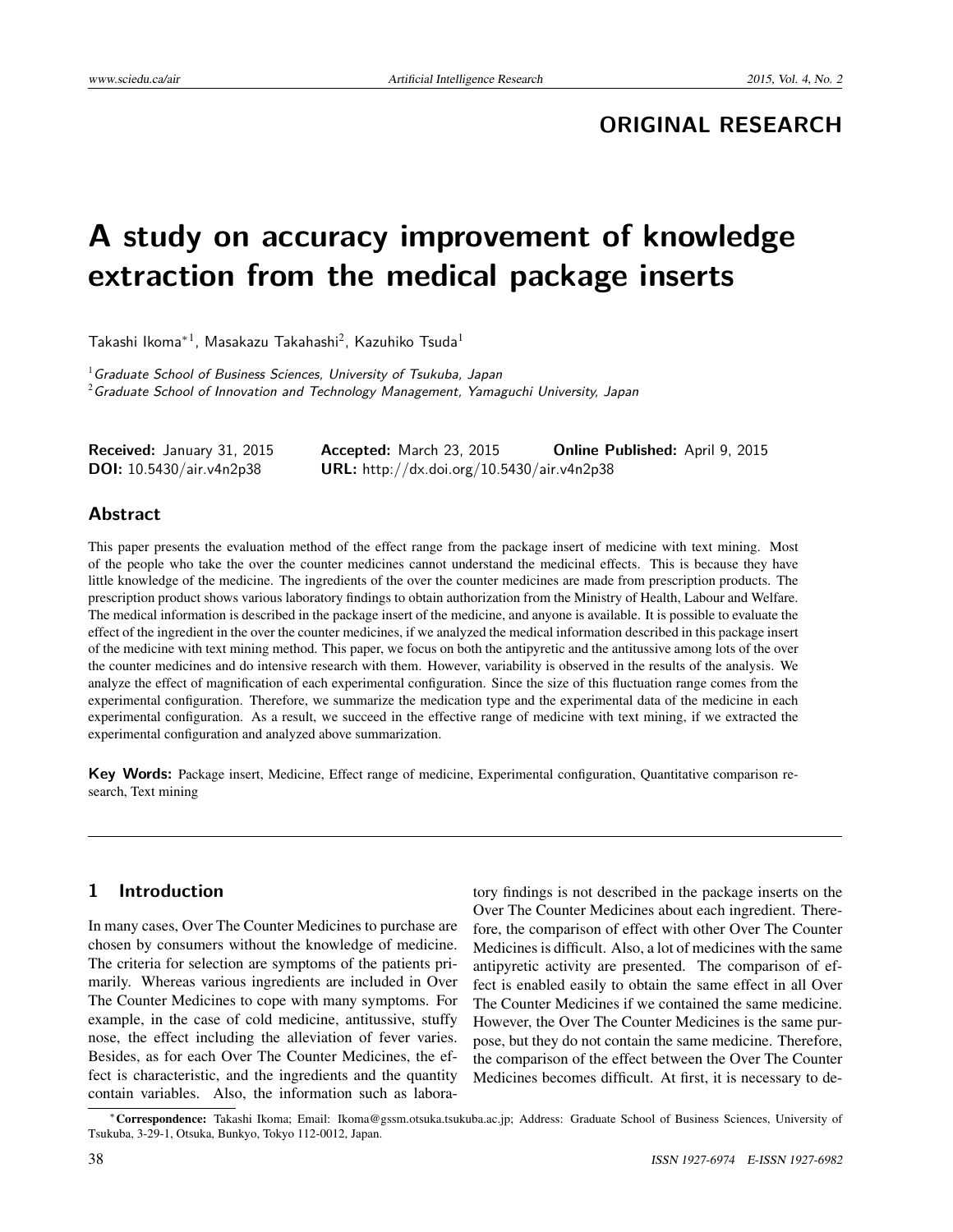termine an effect of one of the medicines contains by Over The Counter Medicines to solve this problem.

The package inserts distributors in Japan are described following points; warning, contraindications, composition and properties, dosage and administration, usage notes, pharmacokinetics, clinical outcomes, efficacy, pharmacology and active ingredient, respectively. Not only in Japan, such as the United States, the package inserts contain information required to dose medicine even though there are some differences in the documents. However, the test data in the documents do not mention all. If we are able to estimate the effect of the medicine from the package insert, it is helpful to people those who buy medicines.

The components which contain by Over The Counter Medicines are an ethical medicine. Among ethical medicines, we examine the likelihood of the comparison of the analgesic effect between ethical medicines in medicines with analgesic effect by performing text mining of the package inserts's information about those medicines. The effect, comparison of the medicine is possible, but unevenness is found in the results. Therefore, we consider whether we lowered the unevenness of the effect, comparison of the medicine.

Experiments to confirm various safety and effects are conducted before the medicine is approved by the Ministry of Health, Labour and Welfare. The experimental data are extracted and described in a package insert. Therefore, performed experimental data are described in the various experiment backgrounds to boil a package insert. Because the data on the various experiment backgrounds are included, as to the effect, comparison that performs text mining for the information on the attached document, and is obtained, unevenness is thought to be wise.

In this paper, we determine the difference in magnification of the effect of the experimental configuration. And we consider whether you can perform a narrowing of an effective range. The rest of the paper is organized as follows: Section 2 discusses related work; Section 3 discusses the backgrounds of the research. Section 4 briefly summarizes the Package Insert of the Medicine; Section 5 describes the analytics of the data and presents analytical results of filtering of the effective range of the package insert of the medicine; and Section 6 gives some concluding remarks and future work.

#### **2 Related work**

The text mining performs the natural language processing on text documents with data mining techniques. This technique generates new knowledge based on the tendency, co-occurrence or the characteristics among text document.<sup>[\[1](#page-5-0)-4]</sup> Kurohashi et al. also report the studies on the analysis of the document structure.<sup>[\[5,](#page-5-2) [6\]](#page-5-3)</sup>

One of the applications of text mining method, Sugiyama et al. use text mining in order to prevent medical malpractice in a prescription ordering system of hospital.<sup>[\[7,](#page-5-4)[8\]](#page-5-5)</sup> They analyze the contents on which prescription correction is made, the ordering system is changed the contents had much correction to improve the checking of prescription. They also report the study for integrating the ordering system with a package insert of medicine. Since the statement of a package insert is complicated, construction of a database becomes complicated.

Some of the research analyzes text structure is made about notes on the use of a package insert with text mining, so far. For example, Okuya et al. describe cluster analysis of the information on medical supplies, and build the database of a package insert.<sup>[\[9,](#page-5-6) [10\]](#page-5-7)</sup> Kimura et al. analyze the document of the package insert in order to use a package insert.<sup>[\[11,](#page-5-8) [12\]](#page-5-9)</sup> Nabeta et al. analyze the incident report with text mining.[\[13](#page-5-10)[–15\]](#page-5-11) Nabeta et al. report studies to extract information from large amounts of data to enhance the safety of the medicine.<sup>[\[16,](#page-6-0)[17\]](#page-6-1)</sup> Togashi et al. report a study to create a database.<sup>[\[18\]](#page-6-2)</sup> Bisgin et al. report a study utilizing topic model to the extraction of the safety and therapeutic.<sup>[\[19\]](#page-6-3)</sup> Although text mining is used in a medical area, the information, which anyone can obtain, is restricted. Among medical information, a package insert is public information and is the information, which can be used for analysis as information, which is easy to come to hand.

There is a report studied about the comparability of the effect of the medicines by which a direct comparison is not carried out using the text information on the package insert of a medicine. In this research, quantitative extraction of the relationship between ingredients is made using the text information indicated to the pharmacology of the ethical pharmaceutical package insert and the possibility of narrowing down of the effective range is examined in quantification of an effect. Ikoma et al. make an effect, comparison of medicines by which direct comparisons are not made by combining the information on the package inserts. Figure [1](#page-1-0) indicates the relationship between the effects of medicine.



<span id="page-1-0"></span>Figure 1: Relationship between Effect of Medicine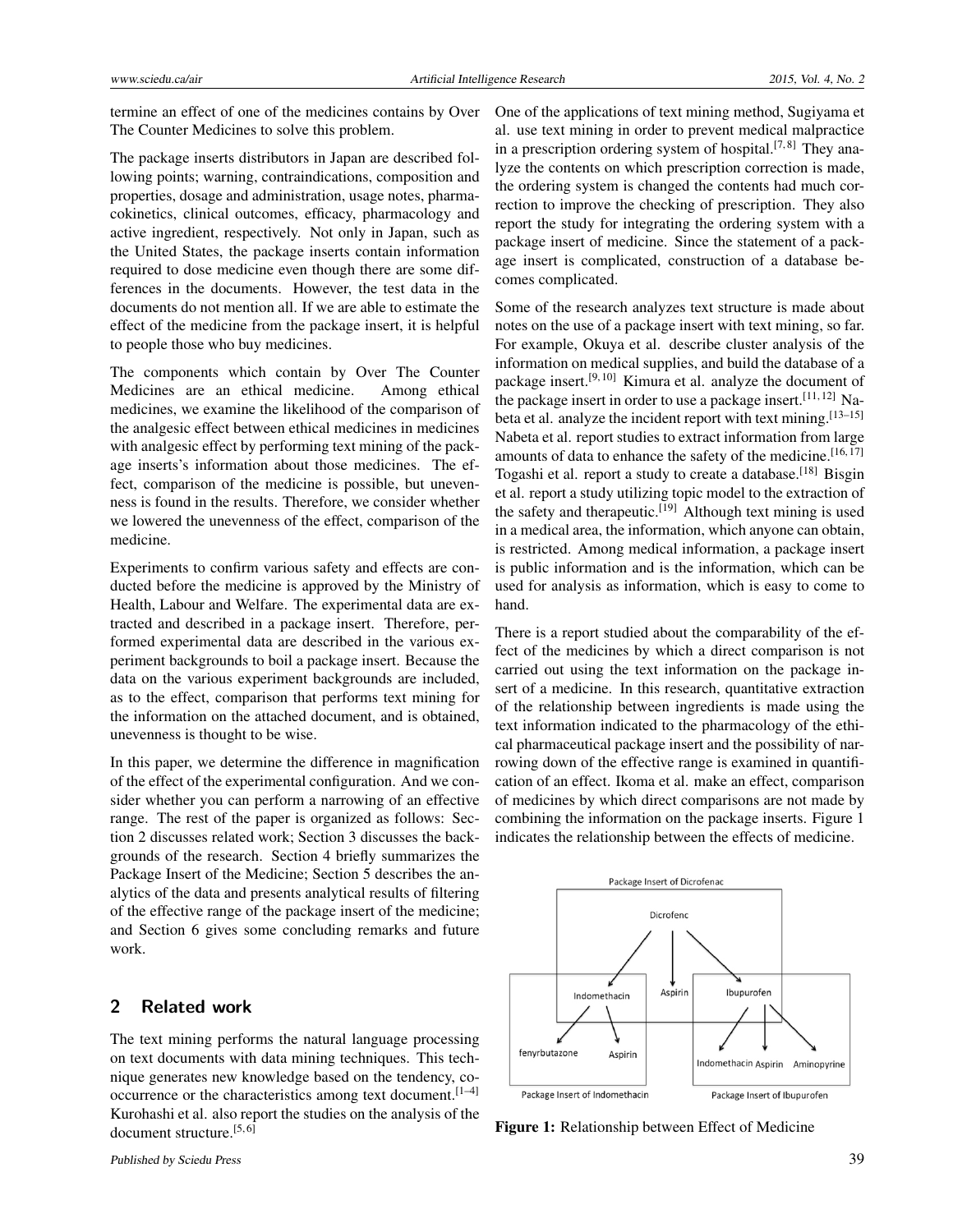The package inserts are mentioned the relationship of effect with other medicines. First, the text document that contains the medicine name is extracted from the package insert. Then, the words related to the magnification of the effect between the medicines (for example, "the same" or "3 times", etc.) are extracted. Then, it is possible to make effective comparisons between the two medicines if they were compared effects among them. Effect between the two medicines can be compared in one package insert. Even though if we were able to make effective comparisons of two medicines in one package insert of medicine, it is possible to make effective comparisons among multiple medicines. Even if the only comparative effect between two medicines was made of one package insert, comparative effect between the medicines become possible to integrate information on multiple package inserts (see Figure 1). Ikoma et al. examine the effect comparability of the medicine with an anal-gesic and antihistamine.<sup>[\[20,](#page-6-4)[21\]](#page-6-5)</sup> A report of the comparison of medicine effective using text mining, the width of the effective range is extensive. We suggest a method for increasing the accuracy of the effective range in the present work.

The thesis, which searched for newly published paper and described about the use of text mining<sup>[\[22\]](#page-6-6)</sup> and the reviewing paper of text mining methods apply in the medical field.<sup>[\[23\]](#page-6-7)</sup>

In this study, we examine even the medically of other effects whether an effective comparison is possible similarly.

#### **3 Ethical pharmaceutical package insert**

Many documents exist in the ethical pharmaceutical as information dissemination data about the active ingredient of a medicine. For example, they are a bookmark of a "precautions-for-use" explanatory and medicine, an ethical pharmaceutical package leaflet, etc. Among them, an ethical pharmaceutical package insert is a product description of the ethical pharmaceutical specified by the Pharmaceutical Affairs Law. An ethical pharmaceutical package insert is a document in which the pharmaceutical company made the basic information on the medical supplies to a doctor, dentist, and a pharmacist. It is obliged to be attached for every package unit of medical supplies. The ethical pharmaceutical package insert is established the description items in the insert by Article 52 and 54 of the Pharmaceutical Affairs Law. It is used as a material in the reference at the time of use and prescribes for prescription medicine.

The package insert is described following issues: warning, contraindications, composition and properties, dosage and administration, usage notes, pharmacokinetics, clinical performance, pharmacology, physical and chemical knowledge of the active ingredient, information on packaging. There is a variety of information in the package insert among the world. The similar contents are mentioned by many countries in the package inserts.

It is aimed at the text information indicated to "pharmacology" among the information written in an ethical pharmaceutical package insert in this research. The section of "pharmacology" is briefly indicated the information such as the results of pharmacological tests from application to approval. In many cases, there is basic research with ethical pharmaceutical performed in a test tube or to an animal and clinical study performed to humans. The pharmacological test data are provided as text information. Moreover, as for test data, in addition to information, including the validity of ethical pharmaceutical, etc., relationship with other medicines may be indicated. In addition to information such as the efficacy of medicine, there is a relationship with the other medicines are described in the test data.

The medicine with which brand names differ from making into the main ingredients the medicine of an ingredient with which the patent term has expired. If the text information on the same ingredients is collected, it will become possible to put together as information on the same ingredient. The information acquired from each ethical pharmaceutical package insert for every ingredient is collected. The characteristics of an ethical pharmaceutical ingredient are verified. Furthermore, the relationship between ingredients is combined and it becomes possible to show the relation of the ingredient of the ethical pharmaceutical that cannot be obtained from the ethical pharmaceutical package leaflet information on one ingredient.

# **4 Further analysis of ethical pharmaceutical package insert of ethical pharmaceutical**

By analyzing package inserts with text mining showed that various information can be extracted as a last paragraph showed. Then, we focus on the document that compares the effect between the medicines in which the same effect is shown in this section. By analyzing these documents, text mining is carried out for the purpose of comparison of the effect among medicines. Many package inserts describe which compared the effect with the medicine put on the market previously, in order to verify the effect of a medicine.

This description is generally only comparison between two medicines of precedence medicine and the medicine concerned. However, if the comparative information between two or more two medicines is combined, it is possible to make the effect comparison table between two or more medicines.

Then, the construction of the comparative information between two or more medicines is tried for the medicine with an analgesic effect. An execution procedure is made are following steps:

(1) Two or more package inserts perform text mining and extract the comparative information between the two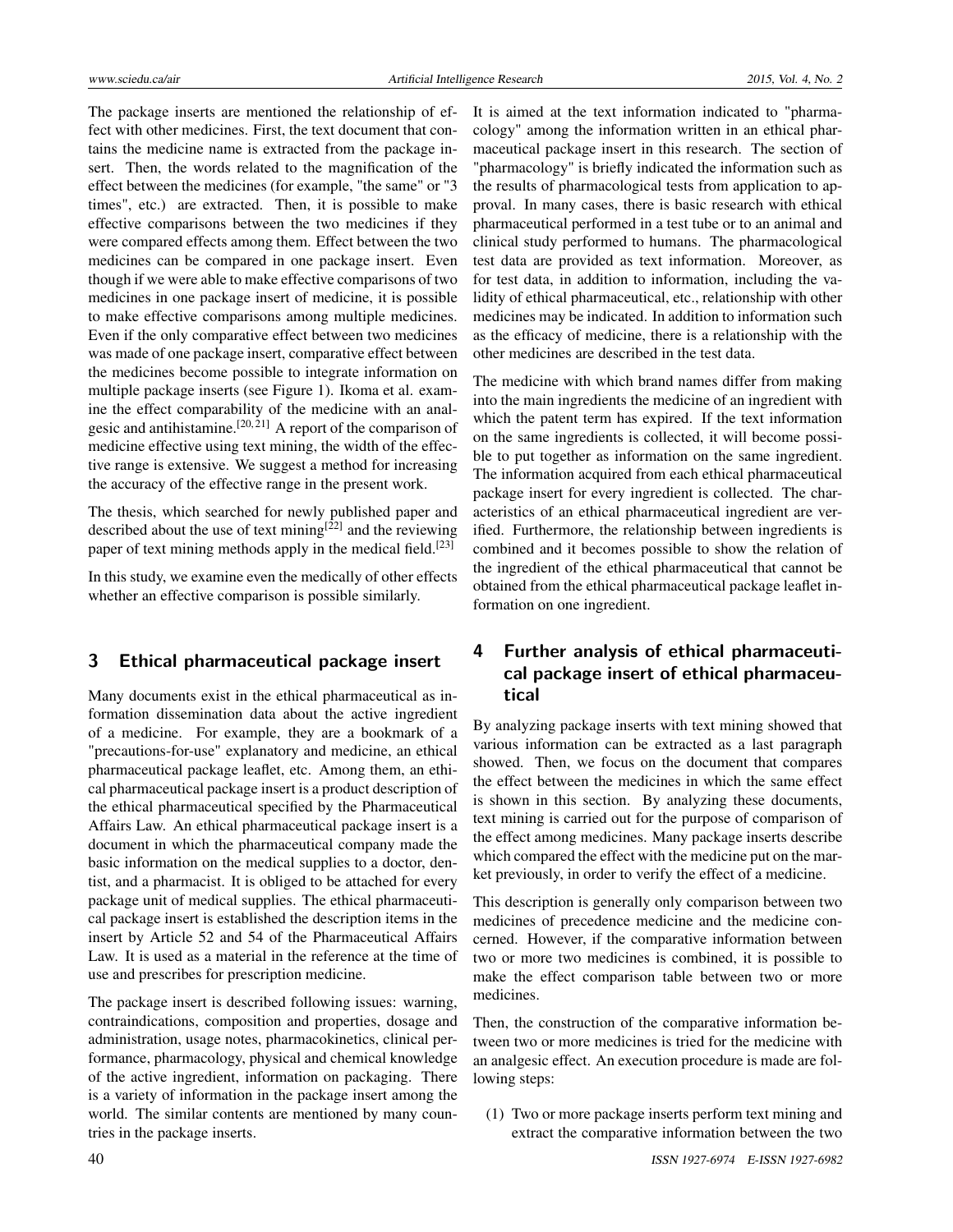medicines.

- (2) Combine the comparative information between two medicines and collect as effective comparison between two or more medicines.
- (3) For example, if medicine A is 10 times stronger than medicine B, if then it is described as  $B \rightarrow A$  (ex.  $\times$ 10). Similarly, the relationship between the medicines describes same, then, it is described as indicated as  $``=$ ".

The result is shown in Figure [2.](#page-3-0) It became possible to understand the effect between two or more medicines at a glance with Figure [2.](#page-3-0)

#### **5 Filtering of the effect range**

We examine to extract the effect comparative information focusing to the medicine with an analgesic effect with text mining in section 4. However, mismatching occurs in the effect between each the component of the ingredients.

Medical supply names and words of effect are extracted from one package insert. Then, the effect between the two medicines can be compared. In addition, Medical supply names and words of effect are extracted from the same category of package inserts in the same way. Then, effect comparison among medicine in the same category becomes possible. But, the variation of effect is large in the results obtained. Therefore, it is possible to reduce the variation, if we classified the data for each same experimental configuration.



#### <span id="page-3-0"></span>Figure 2: Analgesic Effect Comparison between Ingredients

If we consider this result from a pharmacological viewpoint, the difference in test method will be considered to be a primary factor. For example, it is from the differences of the animals used in tests such as mice or rats. Therefore, it is assumed that the difference in test methods makes fluctuation of the medicinal effect on this paper. Specifically, the test configuration information that measured the effect between

medicines is extracted from a package insert with text mining.

In this section, integrating the difference in effect of the medicines with the test conditions performs verification.

#### **5.1 Procedure of the effect range squeezing**

The extraction procedure of the effective information on the medicine which considered the test method is shown in the next.

Three items of the following information are extracted from the package insert of the medicine A.

- The medicine for comparison of an effect (the medicine B, C)
- Experiment configuration
- The comparative result of the effect for every comparison medicine (multiple)

With these three information, the effective range will be compared such as medicine A and medicine B, and medicine A and medicine C. This procedure is performed to all the package inserts of a medicine with an analgesic effect and then the result is collected to be compared. And it is verified whether the tendency for the magnifications of the effect for every experiment configuration to be different for every experiment configuration is found out with the collected information.

#### **5.2 Results of the effect range squeezing**

Among the medicine with analgesic effect, we make a comparison with ibuprofen as test medicine for many package inserts. For a comparison of the effects with ibuprofen, following four ingredients are described in the package insert as follows:

- Aspirin
- Indomethacin
- Aminopyrine
- Oxyphenbutazone

Among them, aspirin is most compared with. Then, following eight experiment confirmations are extracted if we compared with the experimental configuration of the examination which compared ibuprofen with aspirin as follows:

- Lipoic saccharide
- Ultraviolet erythema
- Carrageenin edema
- Adjuvant arthritis
- Yeast suspension
- Randall-Selitto method
- Acetylcholine-induced writhing
- T.T.G. Fever suppression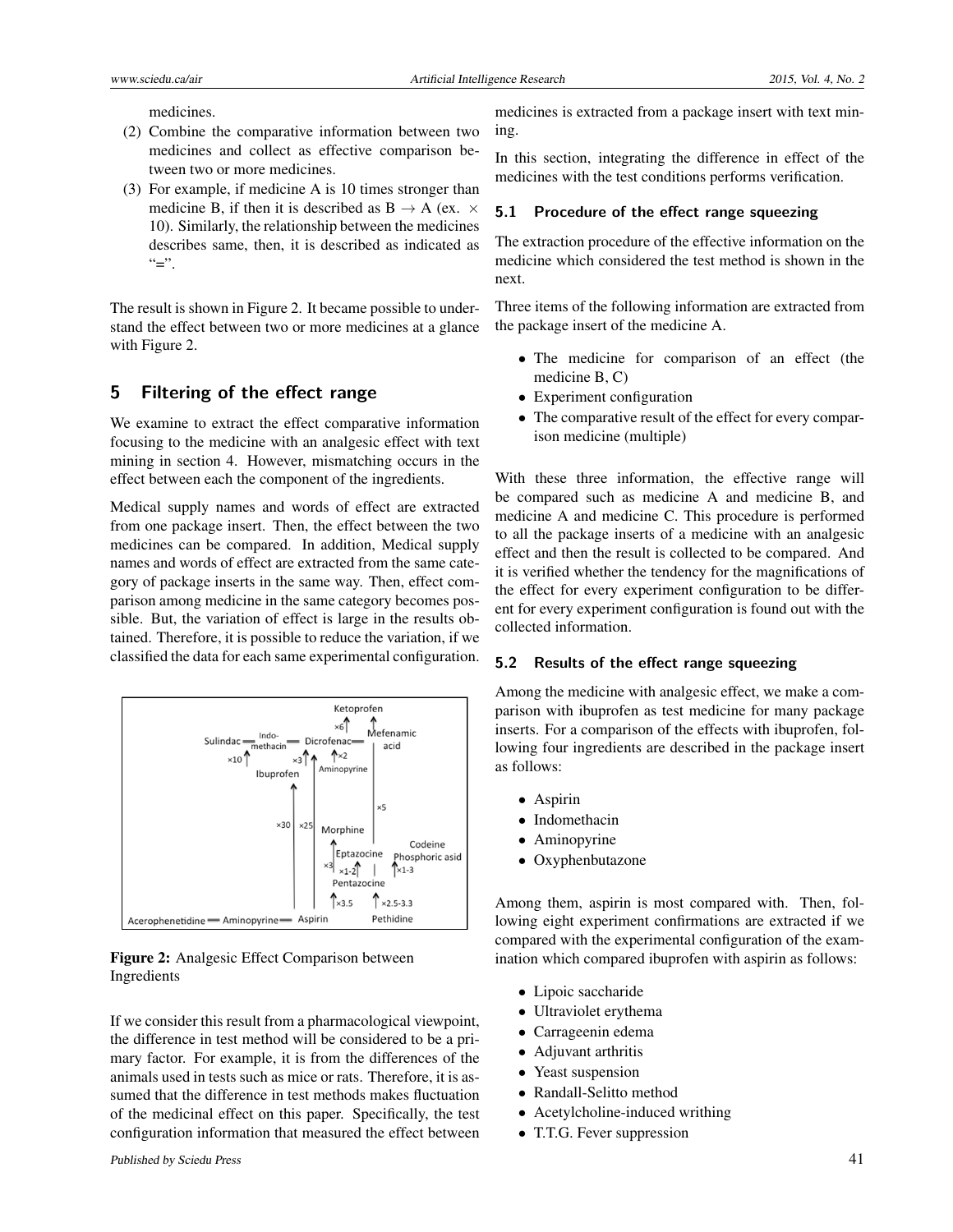Table 1 indicates the result of experiment configurations for each magnification of the effect on aspirin of ibuprofen. Even in the same experimental configuration, there is a range in magnification of the effect. Therefore, the Table 1 indicates the range in magnification. From this result, the magnification of the effect on aspirin of ibuprofen is 6 to 9 times with the width of the fluctuation effect is 1.5 in experiment configuration of carrageenin dropsy. There is no effect of fluctuations in experiment configuration of lipoic saccharide for magnification of the effect is 4.0 as well. The fluctuation range of an effect is 2 at the maximum if we classify the experimental configuration in Table 1. From the result, if we compared the effect of two medicines, the difference in the exact effect cannot be grasped to be taken into account experimental background for the Fluctuation width of the effect is large. On the other hand, experiment configurations have an influence on the difference in the effect of two medicines.

|  |  |  | Table 1: Range in Magnification |  |  |  |  |
|--|--|--|---------------------------------|--|--|--|--|
|--|--|--|---------------------------------|--|--|--|--|

| <b>Experimental Configuration</b> | Min. | Max. |
|-----------------------------------|------|------|
| Lipoic saccharide                 | 4    | 4    |
| Ultraviolet erythema              | 16   | 32   |
| Carrageenin edema                 | 6    | 9    |
| Adjuvant arthritis                | 5    | 10   |
| Yeast suspension                  | 20   | 20   |
| Randall-Selitto method            | 30   | 30   |
| Acetylcholine-induced writhing    | 28   | 28   |
| T.T.G. Fever suppression          | 25   | 25   |

Table 2 indicates the result of the comparison of two same medicines call ibuprofen and aspirin. Nevertheless, among the experimental configuration of Ultraviolet erythema and Lipo-polysaccharides, the difference in the effect arose also 8 times at the maximum.

Table 2: Magnifications of an Effect for Hydrocortisone of Indomethacin

| <b>Experimental Configuration</b> | Min. | Max. |
|-----------------------------------|------|------|
| Carrageenin edema                 |      | 2.5  |
| Granuloma method                  |      |      |

Then, comparison of other medicines also checks whether the experimental configuration affects the effect of the medicine. The result extracts from the experimental data for the hydrocortisone of indomethacin is as follows. Although there were a few kinds of experiment configuration, it is confirmed that the magnifications of an effect differ for every experiment configuration. Furthermore, the result extract from the experimental data for the diclofenac of indomethacin is as follows. The magnification of the experimental configuration and the effect of this experimental data are indicated in Table 3. The same result is also confirmed in this examination. It is suggested that the experimental configuration is affected, the effect of a medicine as a result.

Table 3: Magnifications of an Effect for Dicrofenac of Indomethacin

| <b>Experimental Configuration</b> | Min. | Max. |  |
|-----------------------------------|------|------|--|
| Adjuvant arthritis                | 50   | 50   |  |
| Carrageenin edema                 |      |      |  |
| Randall-Selitto method            |      |      |  |

#### **5.3 Evaluation of other effects**

With the package insert of the medicine with an analgesic effect, we confirm that there was a possibility of the effect range squeezing with extracting the magnification of an effect for every experimental configuration. However, it is not clear whether we get the same trend with other medicine. Then, as for the medicine except analgetic, effective range squeezing is considered with same manner.

The antitussive contains in many generic medicines are examined. The package inserts of the medicine classify into an antitussive medicine among ethical pharmaceuticals are accumulated. Paying attention to the text information in connection with, it extracts from the text information written on the package insert. The text information is extracted with a focus on the magnification of an effect from the text information described in the package insert. Some of the experimental results are shown in below. It is confirmed that the experiments are carried out with various configurations even in antitussive medicine same as analgesics.

Next, Comparison among DL-methyl ephedrine and Codeine is indicated. Table 4 indicates the effect magnification in the different test background. Then effect magnification is different even in the same medicine by the experimental configuration. Furthermore, Table 5 indicates a list of comparative medicine and experimental configuration of DL-methyl ephedrine. From this result, if we set the experimental configuration, it is able to forecast the effect of comparison medicine.

| <b>Table 4:</b> Magnifications of an Effect for Codeine of |  |
|------------------------------------------------------------|--|
| DL-Methyl Ephedrine Hydrochloride                          |  |

| <b>Experimental Configuration</b> | Min. | Min. |
|-----------------------------------|------|------|
| Guinea pig cough by the sulfurous | 0.6  | 0.6  |
| acid gas inhalation               |      |      |
| Mechanical irritation             | 0.4  | 0.4  |

Table 5: Effect Comparison Every Experiment Condition of the DL-Methyl Ephedrine Hydrochloride

| <b>Experimental</b><br><b>Configuration</b>                 | <b>Experimenta</b><br>1 Medicine | <b>Experimental</b><br>animal | Max. |
|-------------------------------------------------------------|----------------------------------|-------------------------------|------|
| Guinea pig cough by<br>the sulfurous acid<br>gas inhalation | Codeine                          | Guinea pig                    | 0.6  |
| Guinea pig cough by<br>the sulfurous acid<br>gas inhalation | Ephedrine                        | Guinea pig                    | 0.7  |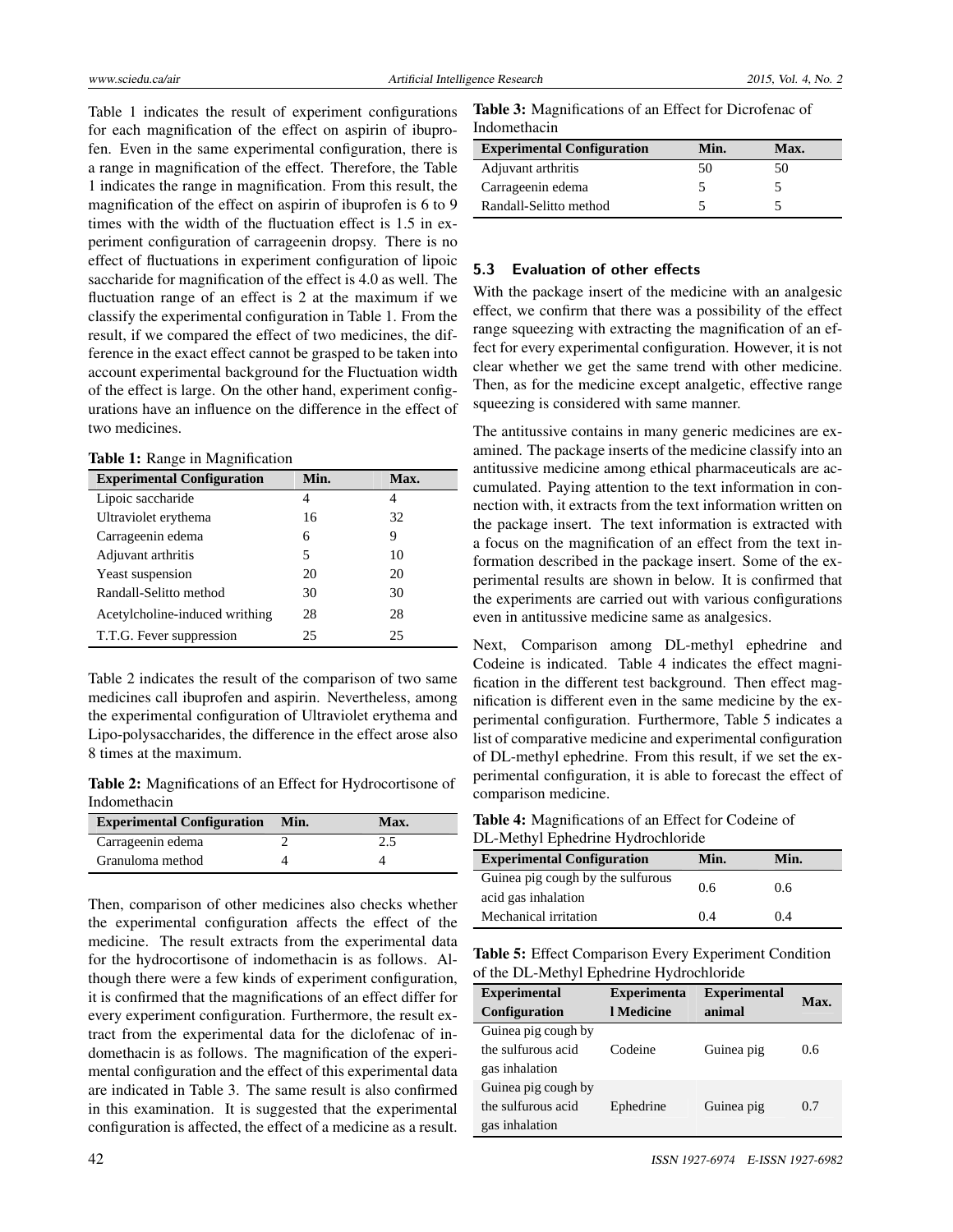Among the medicine with antitussive, we make a comparison with dl-methyl ephedrine hydrochloride as test medicine for many package inserts. For a comparison of the effects with dl-methyl ephedrine hydrochloride, following two ingredients are described in the package insert as follows:

- Codeine
- Ephedrine

We can narrow down an effect range from information performed in same experiment system. Similar to an analgesic, it is found in the antitussive that a more correct effect comparison is possible by preparing experiment system. Furthermore, the effect comparison between the medicines that we do not compare directly by preparing experimental configuration is possible. We show the comparison of the medicine of the same experimental configuration of the dlmethyl ephedrine hydrochloride as a case.

Thus, with ephedrine and the codeine, we find that codeine is higher in an effect. Not only the information of the effect comparison of the medicine described in a package insert but also the effect comparison between the medicines that are not compared directly with information in the same experimental system is enabled.

#### **6 Concluding remarks**

In this paper, we conduct the effect comparison of medicine with the package insert of medicine. As a result, we succeed in extracting the information on the effect comparison of the medicine.

The effect comparison that is more correct because the experimental method of the medicine is considered and is made possible if we examine the effect comparison in the analgesic.

This method is able to narrow an effect range with the antitussive similarly. Furthermore, the likelihood that the effect comparison between the medicines that we cannot compare directly yet is enabled and is suggested when information with experiment scenery is obtained. A more correct effect comparison is enabled by performing text mining with the experiment scenery of the attached document together, and the effect comparison between the medicines which we do not compare directly more is enabled. It is hard to understand whether any medicine work how the information for a single package insert. But with proposed method, if we extracted and compare the effect of the medicine from the package inserts, the possibility of estimating the effect of medicine that is not compared directly in the package insert.

The prediction of the effect between the medicines that we do not compare directly by using this technique is enabled.

Our future work includes 1) We test whether a similar technique is possible in other ingredients and compare the effect of various Over The Counter Medicines more exactly, and 2) We grasp the magnification of the effect of experimental method and can connect to comparing more various medicines. These works will require practical experiments and further survey studies.

# **References**

- <span id="page-5-0"></span>[1] Hiroko Y, et al. Evaluation of Methods to Extract Collocational Information from Corpus for Semantic Clustering of Japanese Polysemous Verbs. IEICE Technical Report. 1998; 98(462): 9-16.
- [2] Koyama T, et al. Identification of Research Sub-Domain and Term Classification Based on Term Clustering. Special Interest Group of Natural Language Processing. 2008; 4: 87-92.
- [3] Oyama T, et al. Term Extraction Using Verb Co-occurrence. Proc. 3rd International Workshop on Comitational Terminology. 2004: 79-82.
- <span id="page-5-1"></span>[4] Kudo T, et al. Applying Conditional Random Fields to Japanese Morphological Analysis. Science And Technology. 2004: 2-4.
- <span id="page-5-2"></span>[5] Kurohashi S, et al. Automatic Detection of Discourse Structure by Checking Surface Information in Sentences. Journal of natural language processing. 1994; 1(1): 3-20.
- <span id="page-5-3"></span>[6] Matsuzawa H, et al. Mining Structured Association Patterns from Large Databases. Transactions of Information Processing Society of Japan. 2001; 42: 21-35.
- <span id="page-5-4"></span>[7] Sugiyama T, et al. Investigating the Usefulness of a Prescriotion Checking System in Risk Managemet. Iryoyakugaku. 2003; 29(1): 73.
- <span id="page-5-5"></span>[8] Furukawa H, et al. Investigation of Possibility for Physician Order Entry System on Risk Management Strategy Related To Medication Errors. Japan journal of medical informatics. 2001; 21(1): 69-76.
- <span id="page-5-6"></span>[9] Okuya R, et al. A proposal for a medicine information database and text templates for generating package inserts. Medicine, Healthcare and Patient Safety. 2013; 5: 161-169.
- <span id="page-5-7"></span>[10] Boyce R, et al. Using Natural Language Processing to Extract Medicine-Medicine Interaction Information from Package Inserts. Proceedings of the 2012 Workshop on Biomedical Natural Language Processing. 2012: 206-213.
- <span id="page-5-8"></span>[11] Kimura M, et al. Analysis on Descriptions of Dosage Regimens in Package Inserts of Medicines. Human Interface and the Management of Information. Information and Interaction. Lecture Notes in Computer Science. 2009; 5618: 539-548.
- <span id="page-5-9"></span>[12] Kimura M, et al. Analysis of Questionnaires Regarding Safety of Medicine Use, Application of Text Mining to Free Description Questionnaires. The Japanese Journal of Ergonomics. 2005; 41(5): 297-305.
- <span id="page-5-10"></span>[13] Nabeta K, et al. Analysis on descriptions of precautionary statements in package inserts of medicines. Medicine, Healthcare and Patient Safety. 2012; 4: 19-25.
- [14] Baba T, et al. Formal Concept Analysis of Medical Incident Reports. KES 2010, Part III, LNAI 6278. 2010: 207–214.
- <span id="page-5-11"></span>[15] Kawanaka H, et al. Tendency Discovery from Incident Report Map Generated by Self Organizing Map and its Development. Proceedings of IEEE International Conference on Systems, Man and Cybernetics. 2007: 2016-2021.